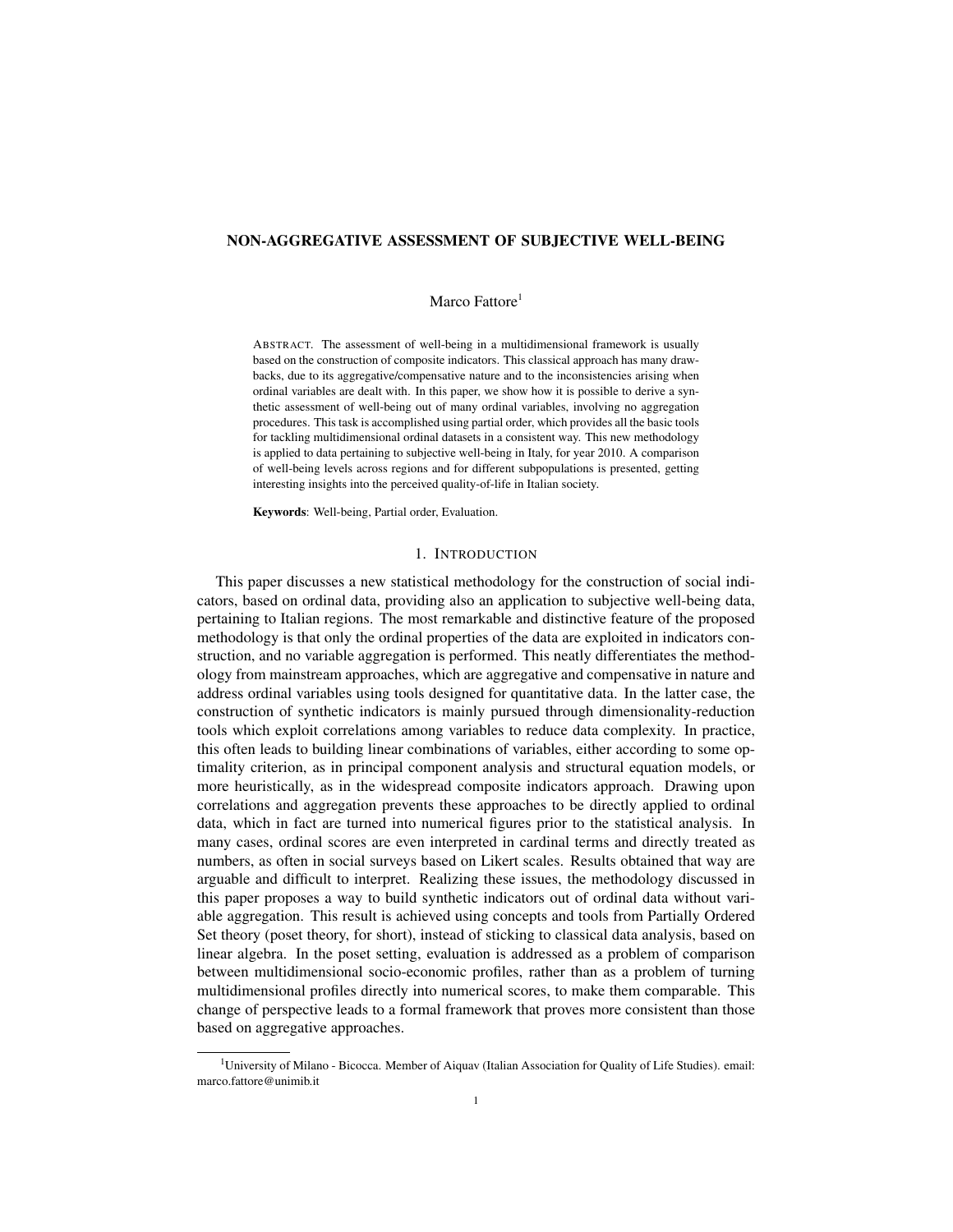#### 2. PARTIALLY ORDERED SETS: BASIC DEFINITIONS

A partially ordered set (or a *poset*)  $P = (X, \leq)$  is a set *X* equipped with a partial order relation ≤, that is a binary relation satisfying the properties of *reflexivity*, *antisymmetry* and *transitivity* (Davey and Priestley, 2002; Neggers and Kim, 1988):

- (1)  $x \leq x$  for all  $x \in X$  (reflexivity);
- (2) if  $x \le y$  and  $y \le x$  then  $x = y$ ,  $x, y \in X$  (antisymmetry);
- (3) if  $x \le y$  and  $y \le z$ , then  $x \le z$ ,  $x, y, z \in X$  (transitivity).

If  $x \leq y$  or  $y \leq x$ , then *x* and *y* are called *comparable*, otherwise they are said to be *incomparable* (written  $x \mid y$ ). A partial order P where any two elements are comparable is called a *chain* or a *linear order*. On the contrary, if any two elements of *P* are incomparable, then *P* is called an *antichain*. A finite poset *P* (i.e. a poset over a finite set) can be easily depicted by means of a *Hasse diagram* (Davey and Priestley, 2002; Patil and Taillie, 2004), which is a particular kind of directed graph, drawn according to the following two rules: (i) if  $s \leq t$ , then node *t* is placed above node *s*; (ii) if  $s \leq t$  and there is no other element *w* such that  $s \le w \le t$  (i.e. if *t covers s*), then an edge is inserted linking node *s* to node *t*. By transitivity,  $s \le t$  (or  $t \le s$ ) in *P*, if and only if there is a path in the Hasse diagram linking the corresponding nodes; otherwise, *s* and *t* are incomparable. Examples of Hasse diagrams are reported in Figure 1. An *upset U* of a poset *P* is a subset of *P* such that if *x* ∈ *U* and *x* ≤ *z*, then *z* ∈ *U*. In a finite poset *P*, it can be shown that given an upset *U* there is always a finite antichain  $u \subseteq P$  such that  $z \in U$  if and only if  $u \leq z$  for at least one element  $u \in u$ . The upset is said to be *generated* by *u*, written  $U = u \uparrow$ . The subset  ${x, t, u, v}$  of poset (1) in Figure 1 is an upset, generated by the antichain  ${u, v}$ . Similarly, a *downset* of *P* is a subset *I* such that if  $x \in I$  and  $y \le x$ , then  $y \in I$ . An *extension* of a poset *P* is a partial order defined on the same set *X* as *P*, whose set of comparabilities comprises that of *P*. A *linear extension* of a poset *P* is an extension of *P* that is also a linear order. Poset (2) of Figure 1 is a linear extension of poset (1) and, trivially, of the antichain (3). A fundamental theorem of partial order theory states that the set of linear extensions of a finite poset *P* uniquely identifies *P* (Neggers and Kim, 1988).



FIGURE 1. Hasse diagrams of a poset (1), a chain (2) and an antichain (3).

#### 3. SUBJECTIVE WELL-BEING DATA

The dataset we refer to in this paper is extracted from the Istat survey entitled "Indagine Multiscopo", pertaining to year 2010. Here we focus on a set of three variables pertaining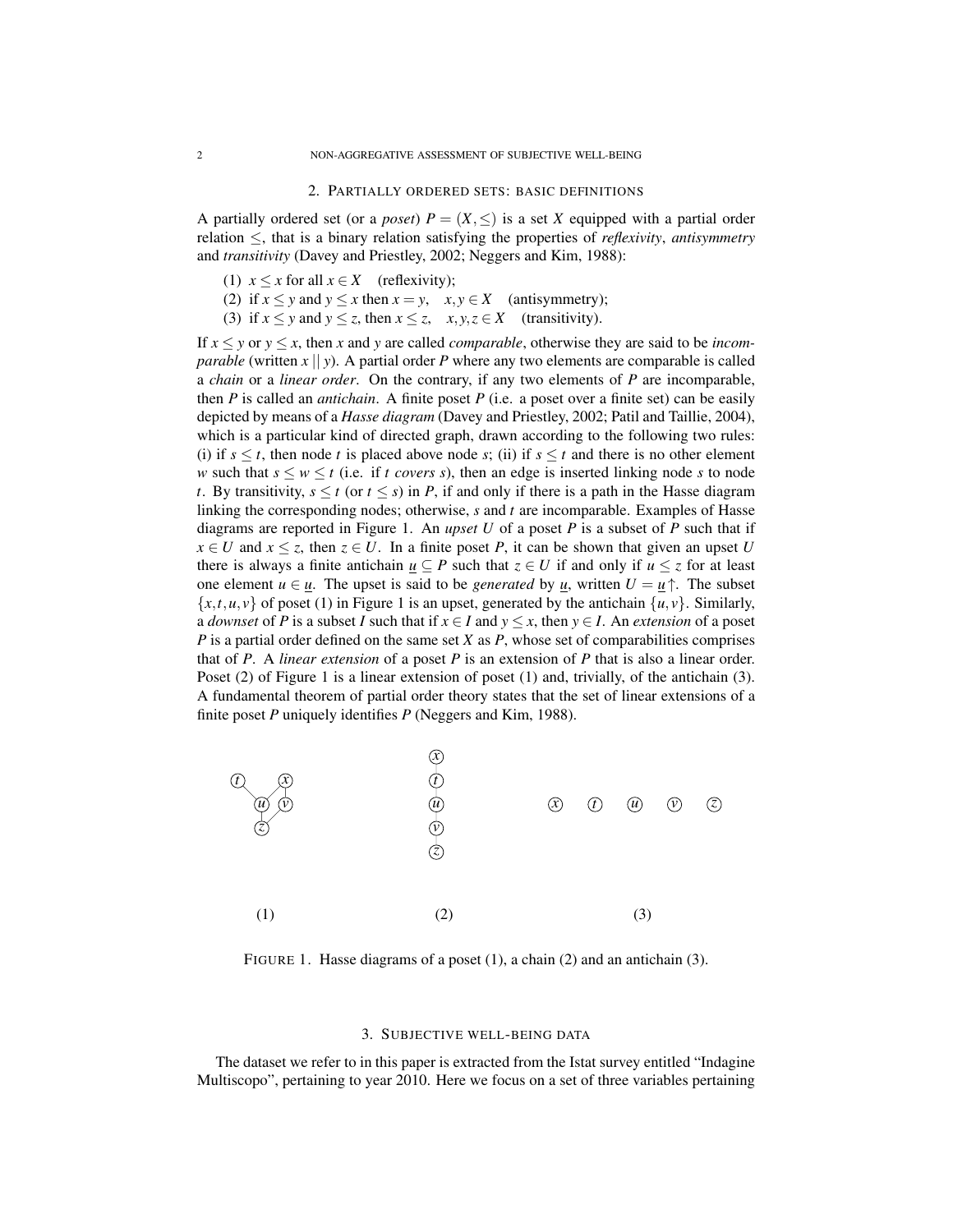to subjective well-being, namely: satisfaction of personal economic situation  $(v_1)$ , satisfaction of personal health status  $(v_2)$  and satisfaction of personal labour situation  $(v_3)^2$ . All of the variables are recorded on a 4-degree Likert scale, ranging from 1 (best situation) to 4 (worse situation). Data refers to Italian regions and to males and females separately. Data have been made available within a a cooperation between University of Florence and Istat<sup>3</sup>, entitled "Quality of life in Italy: an assessment through data from Multi-purpose Survey about families. Aspects of daily life" .

### 4. POSET DESCRIPTION OF SUBJECTIVE WELL-BEING DATA

Partial order theory allows for a very natural and effective way of representing multidimensional ordinal datasets. Let us consider the group of subjective well-being dimensions, introduced in the previous Section. Each individual in the population is assigned a sequence  $p = p_1 p_2 p_3$  ( $p_i = 1, ..., 4, i = 1, 2, 3$ ) of scores on  $v_1$ ,  $v_2$  and  $v_3$ , which in the sequel will be called a (subjective well-being) *profile*. The number of possible profiles is  $4<sup>3</sup> = 64$  and the set of all of them will be denoted *P*. Well-being profiles can be (partially) ordered according to the following definition

**Definition 4.1.** *Profile*  $\bm{p}_a$  *is more or equally unsatisfied than profile*  $\bm{p}_b$  (written  $\bm{p}_b \!\leq\! \bm{p}_a$ ) if and only if  $\boldsymbol{p}_{bi}\!\leq\!\boldsymbol{p}_{ai}$  for every  $i\!=\!1,2,3.$  Profile  $\boldsymbol{p}_{a}$  is (strictly) more unsatisfied than profile  $p_b$  (written  $p_b \triangleleft p_a$ ) if and only if  $p_b \triangleleft p_a$  and there is at least one i such that  $p_{bi} < p_{ai}$ .

The pair  $(P, \leq)$  is a *partially ordered set* (or a *poset*, for short); with a little abuse of notation, it will be denoted simply by *P*. Clearly, not all the profiles in *P* can be ordered according to Definition 1. For example,  $p_a = 132$  and  $p_b = 212$  cannot be ordered since  $p_{a1} < p_{b1}$ , but  $p_{b2} < p_{a2}$ . The Hasse diagram of *P* is depicted in Figure 2; each circle represents a profile, explicitly reported inside.

## 5. EVALUATION OF SUBJECTIVE WELL-BEING

5.1. Multidimensional evaluation as a comparison problem. Broadly speaking, when addressing multidimensional evaluation studies, either one may search for an absolute scale against which computing scores or one may follow a "benchmark" approach, anchoring evaluation scores to some kind of threshold, usually given exogenously. Since in socioeconomic evaluation there are no absolute scales to draw upon, we maintain that and address the evaluation issue as a comparison problem, where multidimensional profiles have to be assessed against a set of profiles chosen as benchmarks or prototypes. The rest of this section briefly describes how poset theory allows for such multidimensional comparisons. More details on technicalities can be found in (Fattore et al 2011a. Fattore et al. 2011b)

The evaluation function. The fundamental tool for evaluating well-being is the definition of an *evaluation function f* , assigning a satisfaction degree (or, as in our case, an unsatisfaction degree) to any profile in the poset. The evaluation function is defined on the profile poset and, for sake of logical consistency, must enjoy very simple properties, that is:

$$
(1) \t f(\mathbf{p}) \geq 0
$$

(2) pEq =⇒ *f*(p) ≤ *f*(q).

<sup>2</sup>Original variables are coded as *v*317, *v*318 and *v*323.

<sup>&</sup>lt;sup>3</sup>The content of the present paper reflects only author's vision and does not involve any of the cited Institutions.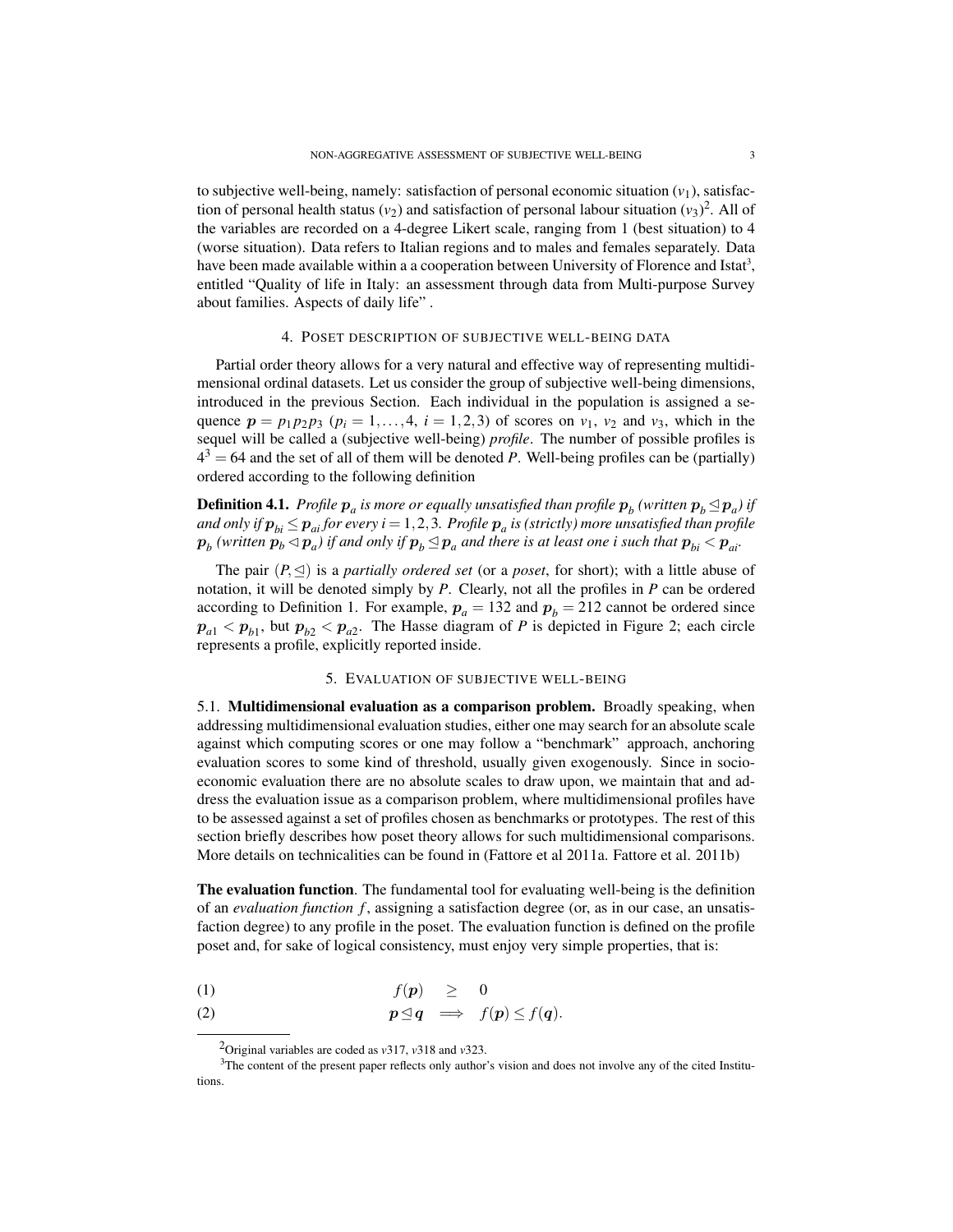

FIGURE 2. Hasse diagram of profile poset *P*.

where  $p$  and  $q$  are well-being profiles. As usual in evaluation studies, we add the requirement that the evaluation function scores profiles in the interval [0,1]. Such properties are natural requirements for any meaningful evaluation function and, clearly, do not suffice to define it. The way a suitable evaluation function can be built in practice will in fact be introduced in the following.

5.2. Comparing multidimensional profiles. Consider the poset *P* whose Hasse diagram is depicted in Figure 1. Based on this simple partial order structure, one can only state that a statistical unit sharing profile 444 is maximally unsatisfied (given the evaluation dimension considered in *P*) and one sharing profile 111 is minimally unsatisfied. Similarly, one can state that sharing profile 232 reveals less subjective well-being than sharing profile 112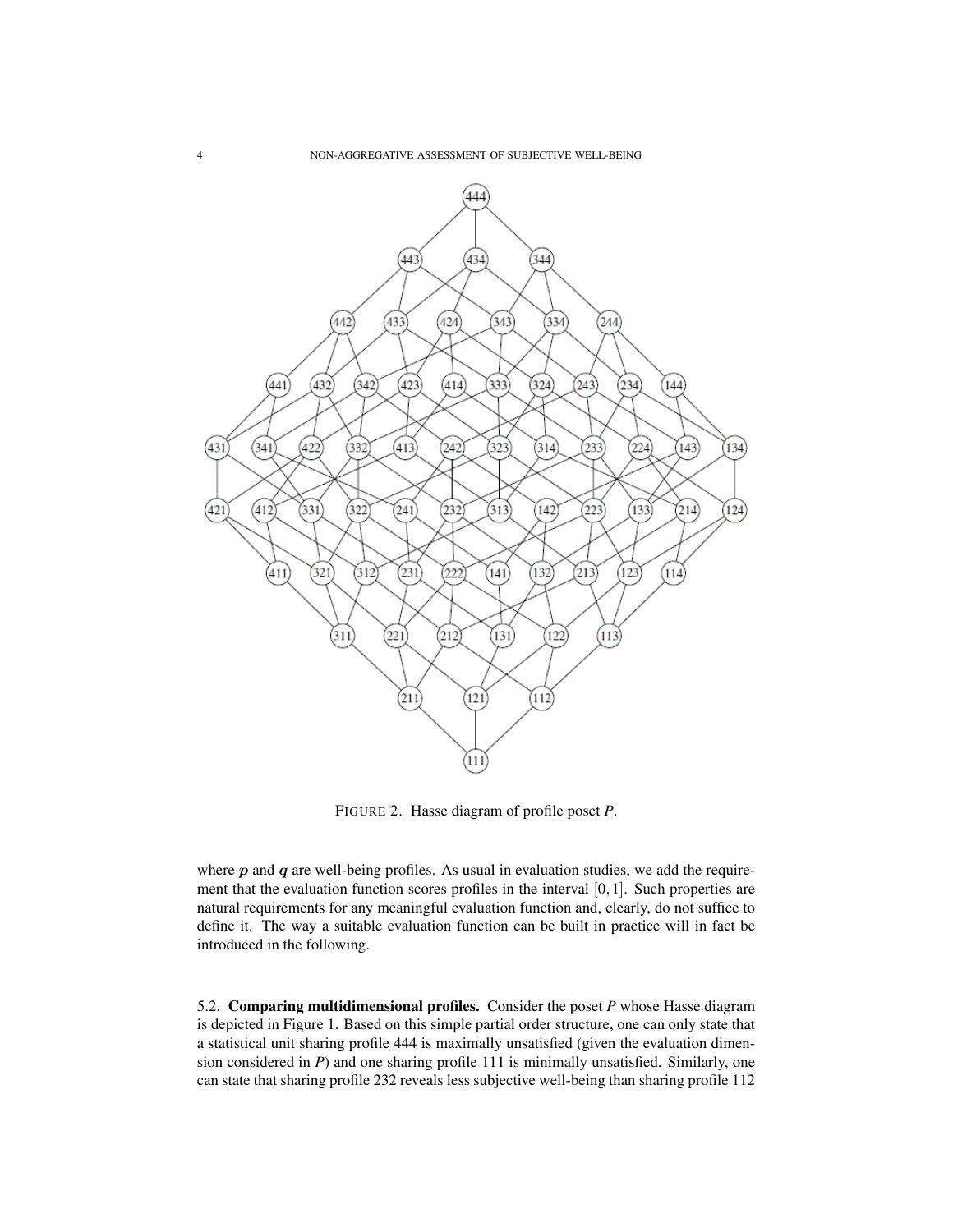

FIGURE 3. Hasse diagram of profile poset *P*, with subsets *U* (black nodes), *A* (gray nodes) and *S* (white nodes) identified by the threshold selection.

and so on for all comparable pairs of profiles. *A priori*, nothing can be said about incomparable profiles, such as 221 and 113. To enhance the evaluation methodology, some extra information is needed and for this reason a subjective well-being threshold is required.

Thresholds and antichains. As in many evaluation studies, one is primarily interested in identifying statistical units affected by bad socio-economic conditions: the poor, the deprived or the unsatisfied, to make some examples. In our example, this means looking for a threshold identifying the set *U* of profiles shared by people with an insufficient subjective well-being. Formally stated, the set *U* comprises all those profiles scored to 1 by the evaluation function: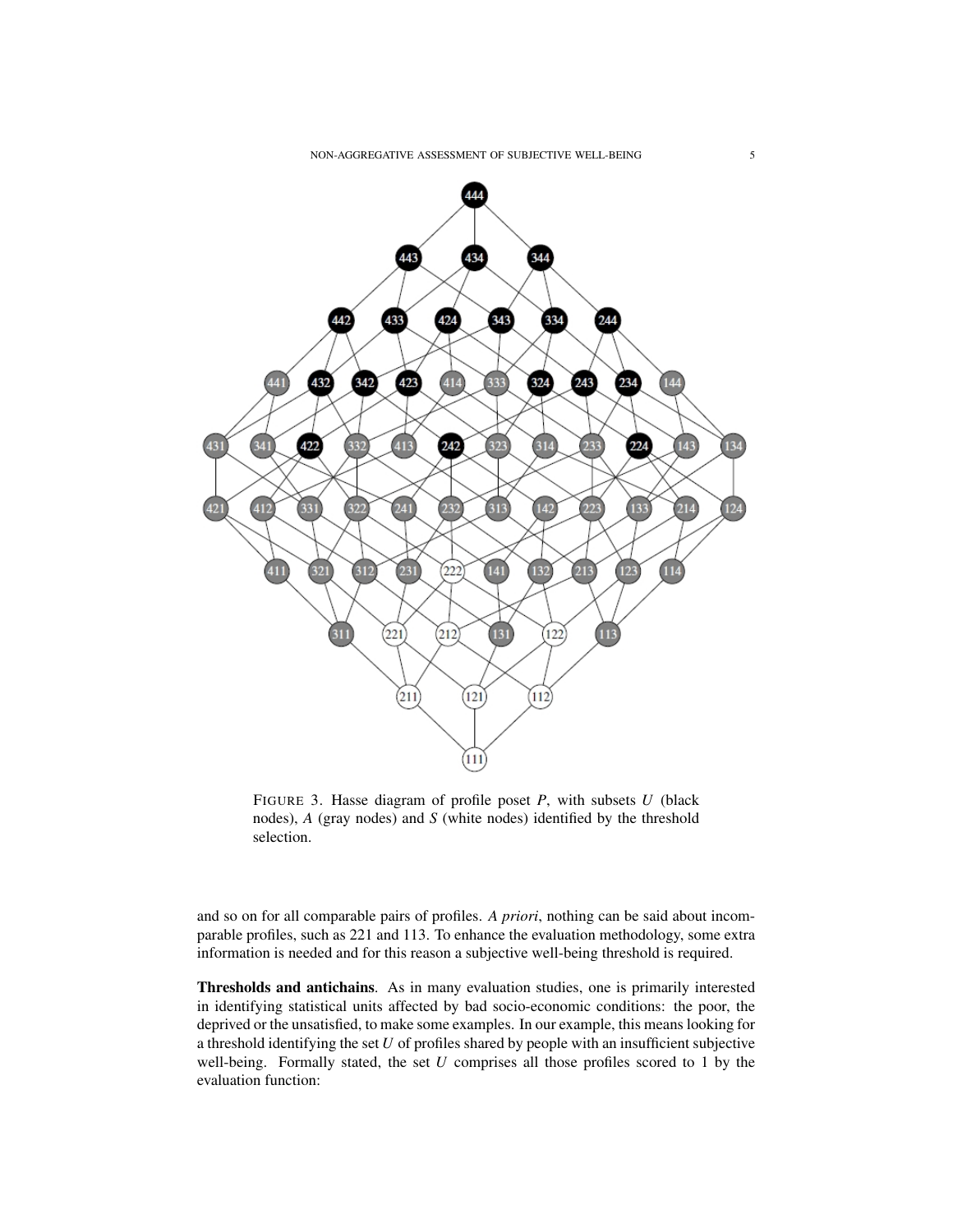(3) 
$$
U = \{p \in P: f(p) = 1\}.
$$

Since  $f(p)$  is monotonic and  $f(p) \le 1$  for any  $p \in P$ , if  $f(p) = 1$  and  $p \le q$ , then *f*(*q*) = 1. In other words, if  $p \in U$  and  $p \leq q$ , then  $q \in U$ , that is, *U* is an upset of *P*. As such, there is a unique antichain *u* such that  $U = u \uparrow$ . A profile *p* is assigned score 1 if and only if it is an element of  $\mu$  or if its subjective well-being is worse than the subjective wellbeing of at least one element of *u*. Thus the antichain *u* "separates" profiles of insufficient subjective well-being from the others, as such it is the poset analogous of a threshold in ordinary evaluation studies.

Application to well-being data: the threshold. Let us consider Figure 2. Black nodes represent profiles of insufficient subjective well-being. As can be noticed, all of them belongs to the upset generated by the antichain (422,242,224) which in this case represents the thresholds. The three profiles forming the thresholds can be considered as benchmarks against which comparing the subjective well-being of all the other profiles. The choice of profiles 422,242 and 224 as benchmarks is for exemplification purposes. Clearly, the definition of a meaningful threshold is an essential step in evaluation studies, but it is out of the scope of this paper which has mainly a methodological aim. In the unidimensional case, the thresholds distinguishes statistical units into two groups (for example, poor and non-poor). As clear by the Hasse diagram of Figure 2, in a multidimensional ordinal setting this is not the case. In fact, given the threshold, two other important subsets *A* and *S* of *P* can be defined:

(4) 
$$
S = \{p \in P : p \leq u \text{ for all } u \in \underline{u}\}\
$$

$$
(5) \qquad A = \{p \in P : \exists u \in \underline{u} : p||u\}
$$

The set *S* comprises all the profiles which are below *any* element of the threshold, while the set *A* comprises all the profiles that are not comparable with at least on element of the threshold. *S* is the intersection of all the downsets generated by elements of the threshold. Its elements can be unambiguosly considered as representing good socio-economic situations (i.e. sufficient subjective well-being, in our example). As such, they are assigned score equal to 0 by the evaluation function. Differently, elements of *A* cannot be unambiguously considered as "good"or "bad", since they are incomparable with one or more elements of  $u$ . As a result, the evaluation function will assign scores in  $(0,1)$  to such elements. In summary, sets *U*, *S* and *A* form a partition of *P* and  $f(U) = 1$ ,  $f(S) = 0$ ,  $f(A) \in (0,1)$ . Referring again to Figure 2, elements of *S* are represented as white nodes, while elements of *A* are depicted as gray nodes. This shows how introducing a threshold differentiates among nodes, based on their different positions in the Hasse diagram *with respect to the threshold*.

Computation of the evaluation function. Here, we briefly describe how the evaluation function can be defined, based on poset theory. For technical details, see Fattore et al (2011a,b). The basic result. already stated, is that *any* partial order can be uniquely described as the intersection of a maximal set of linear orders, namely the set of its *linear extensions*. If the original poset would be a linear order, the classification of profiles in unsatisfied and satisfied would be trivial: if a profile is ranked above an element of the threshold, then it is to be scored as unsatisfied; if it is ranked below *all* the elements of the threshold, then it is to be scored as satisfied. So the basic idea is to list all the linear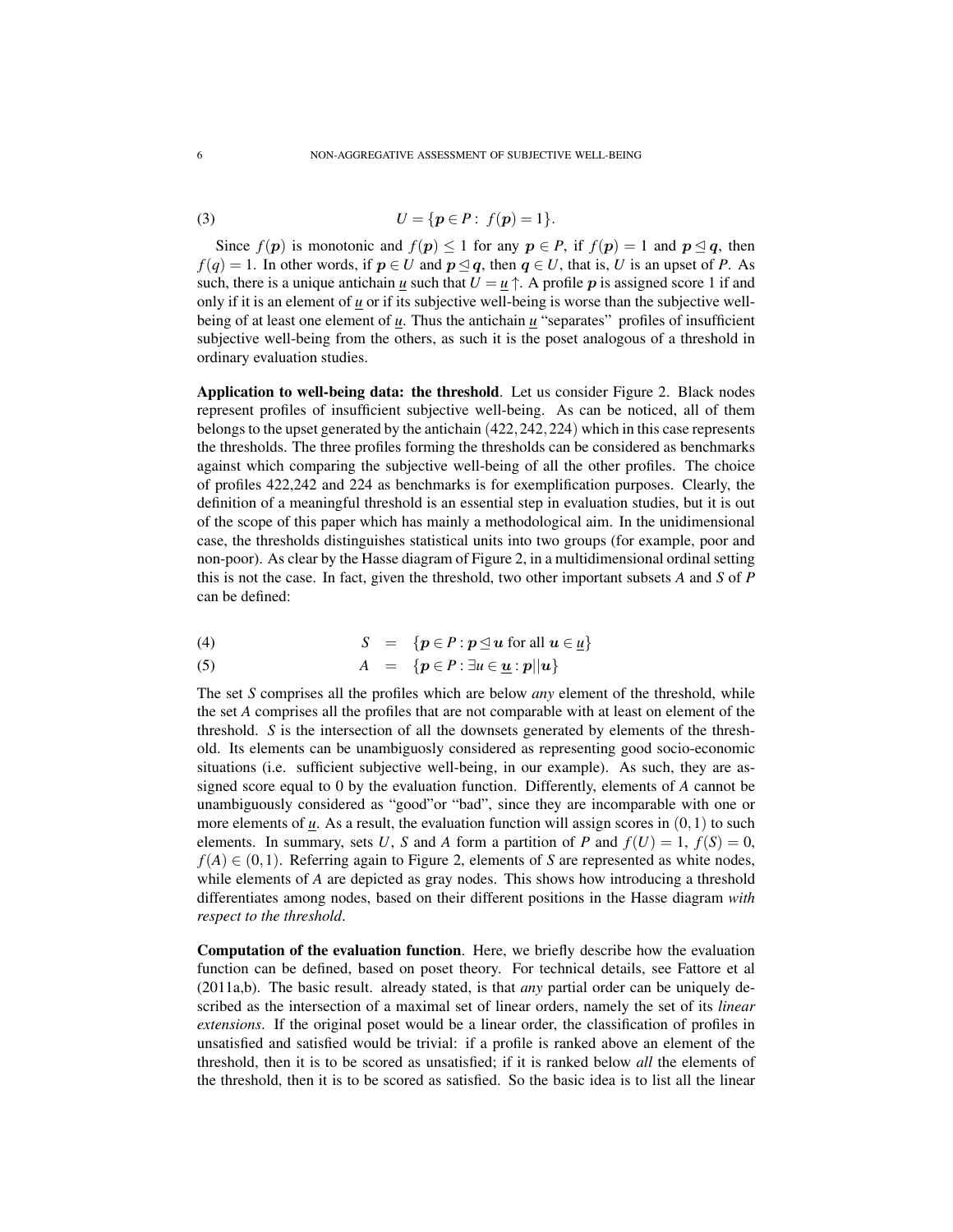extension of the profile poset, counting the relative frequency by which a profile is scored as unsatisfied or satisfied in the set of linear extension. Since listing all the linear extension of a partial order like that discussed in this paper is virtually impossible, the computation of the evaluation function is usually performed based on a sample of linear extensions.

Application to well-being data: some results. The procedure outlined above has been applied to the well-being data pertaining to Italy and previously described. The evaluation function has been computed over a sample of  $10<sup>9</sup>$  linear extensions and individuals have been assigned the score of the profile they share. The overall results are shown in Table 1. We have computed the mean unsatisfaction level  $(\mu_1)$  for the entire population and for people sharing profiles with a strictly positive unsatisfaction degree  $(\mu_2)$ . While  $\mu_1$  can be considered as a (fuzzy) extension of the classical Head Count Ratio,  $\mu_2$  reveals something about the level of unsatisfaction of people suffering from some form of unsatisfaction. In a sense,  $\mu_2$  can be considered as a proxy of the level of unsatisfaction of not completely satisfied people. All the results are provided at regional level and for males and females. Results depend heavily on the choice of the threshold. Any interpretation of the results must then be considered with great care, since in this paper the threshold has been chosen for illustrative purposes only. Anyway, the different status of people from the North and the South of Italy clearly emerges, both in terms of  $\mu_1$  and  $\mu_2$ . Trentino - Alto Adige emerges has the region where people is more satisfied and this is consistent with the wellknown administrative efficiency and the subsidiary organization of that region. It is also remarkable that females show systematically higher unsatisfaction scores than males. In particular, the male-female difference in indicator  $\mu_2$  is particularly clear and increases in the Southern regions.

#### 6. CONCLUSIONS

In this paper, we have outlined and applied to real data a new methodology for evaluating social traits, like satisfaction, poverty, well-being, based on ordinal data. The methodology relies entirely on the ordinal nature of the data and avoids any aggregation of evaluation variables, avoiding the need for scaling ordinal scores into cardinal figures. The final scores are in fact computed exploiting the partial order structure of the data. Although the principal aim of the paper is methodological, the proposed application to subjective wellbeing data gives the flavour of what can be obtained by applying the methodology to this kind of studies and shows that it provides a new, consistent and effective tool for social evaluation.

## References

- (1) Davey, B. A., Priestley B. H. *Introduction to lattices and order*. Cambridge: Cambridge University Press, 2002.
- (2) Fattore M., Brueggeman R., Owsinski J. *Using Poset Theory to Compare Fuzzy Multidimensional Material Deprivation Across Regions*, in S. Ingrassia et al. (eds.), *New Perspectives in Statistical Modeling and Data Analysis*, Studies in Classification, Data Analysis, and Knowledge Organization, Springer-Verlag Berlin Heidelberg, 2011.
- (3) Fattore M., Maggino F., Greselin F. *Socio-economic evaluation with ordinal variables: integrating counting and poset approaches*, Statistica & Applicazioni - Special Issue, 2011, pp. 31-42.
- (4) Neggers, J., Kim, H. S. *Basic posets*. Singapore: World Scientific, 1988.